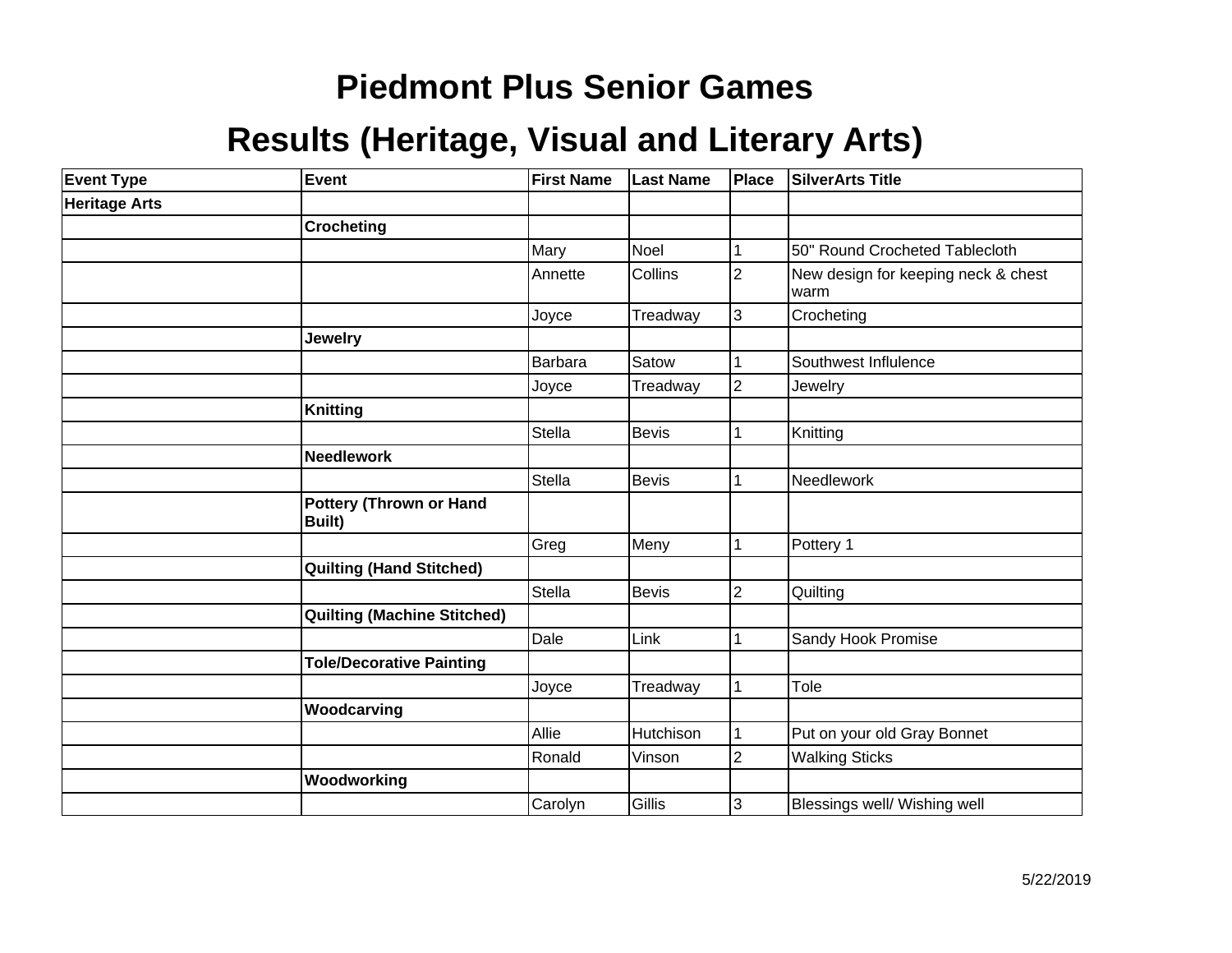# **Piedmont Plus Senior Games**

### **Results (Heritage, Visual and Literary Arts)**

| <b>Event Type</b>    | Event                   | <b>First Name</b> | <b>Last Name</b> | Place          | <b>SilverArts Title</b>          |
|----------------------|-------------------------|-------------------|------------------|----------------|----------------------------------|
| <b>Literary Arts</b> |                         |                   |                  |                |                                  |
|                      | <b>Essay</b>            |                   |                  |                |                                  |
|                      |                         | Helen             | Webb             | 1              | Buying a New Car                 |
|                      |                         | Robert            | Dixon            | $\overline{2}$ | The Trouble With Church Music    |
|                      |                         | William           | Gramley          | 3              | The Value and Pain of Protesting |
|                      | <b>Life Experiences</b> |                   |                  |                |                                  |
|                      |                         | Helen             | Webb             | 1              | The Big Stick                    |
|                      |                         | Charles           | Swanson          | $\overline{2}$ | Guantanamera                     |
|                      |                         | William           | Gramley          | 3              | My Legs                          |
|                      | Poem                    |                   |                  |                |                                  |
|                      |                         | Sue               | Murray           | 1              | <b>Grocery List</b>              |
|                      |                         | William           | Gramley          | $\overline{2}$ | My Lady Lake                     |
|                      |                         | <b>Barbara</b>    | Satow            | 3              | <b>Scarlett Dance</b>            |
|                      | <b>Short Story</b>      |                   |                  |                |                                  |
|                      |                         | Margaret          | Miller           | 1              | <b>Flying Without Wings</b>      |
|                      |                         | <b>Betty</b>      | Weatherman       | $\vert$ 2      | Oh Those Eyes                    |
|                      |                         | William           | Gramley          | 3              | Did Jesus Like it Here?          |
| <b>Visual Arts</b>   |                         |                   |                  |                |                                  |
|                      | <b>Acrylics</b>         |                   |                  |                |                                  |
|                      |                         | Cecelia           | Parnin           | 1              | Acrylics                         |
|                      |                         | <b>Barbara</b>    | Satow            | $\overline{2}$ | Red White and Black              |
|                      |                         | William           | Gramley          | 3              | Horse Race                       |
|                      | <b>Drawing</b>          |                   |                  |                |                                  |
|                      |                         | Linda             | Shelton          | 1              | Pier View                        |
|                      |                         | Jane              | Pfefferkorn      | $\overline{2}$ | Drawing                          |
|                      |                         | Wilton "Bud"      | Mitchell         | 3              | Spoon                            |